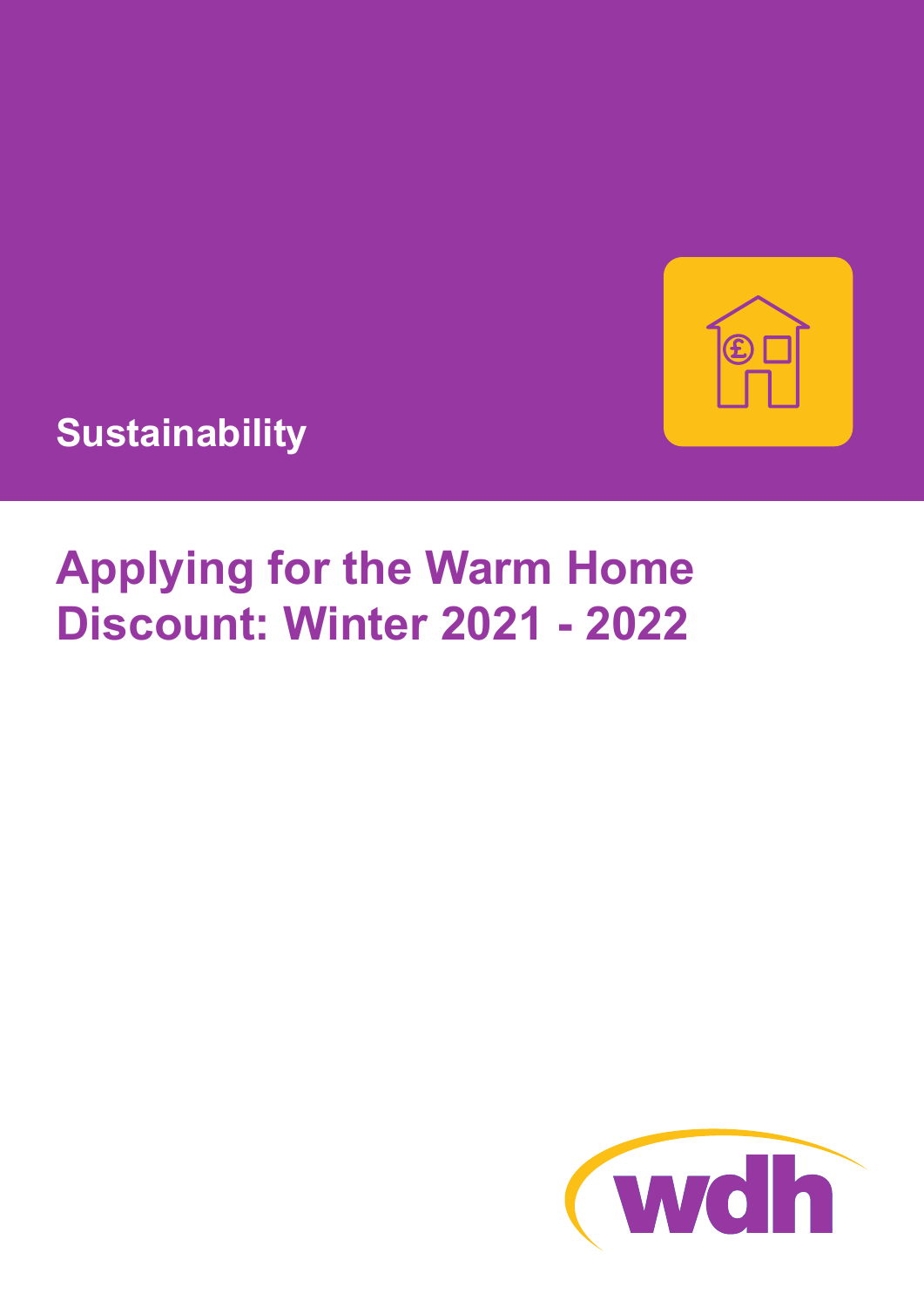# **What is the Warm Home Discount Scheme?**

There are two ways to qualify for the Warm Home Discount Scheme:

- If you get the **Guarantee Credit element of Pension Credit** – known as the **'core group'**.
- If you're on a low income and meet your energy supplier's criteria for the scheme – known as the **'broader group'**.

The scheme aims to help increase the affordability of energy in winter for people with a low income or on certain means-tested benefits.

If you qualify, you will get £140 either credited to your electricity account or vouchers, to top-up your electricity meter.

# **Core Group**

You will automatically qualify for the payment if on 4 July 2021 your electricity supplier was part of the scheme, you received the Guaranteed Element of the Pension Credit, and your name (or your partner's) was on the bill.

If you move home, and are now with another supplier, the company that supplied your electricity on 4 July 2021 is responsible for giving you the discount. They normally provide this as a cheque.

# **Broader Group**

You can apply for the scheme if:

- Your electricity supplier is part of the scheme.
- You are on a low income.
- You get certain means-tested benefits.

You will need to contact your electricity supplier to see if you meet their eligibility criteria, as this can vary slightly between suppliers. They will tell you how to apply.

Don't leave it too late to apply. Many suppliers have a fixed pot of money and make payments on a first-come-first-served basis. Even if you are eligible, there may not be any money left in the pot and you could miss out.

Most schemes open for applications in the Autumn, but some are open from July to preregister, for example, E.ON, OVO, and Utility Warehouse, so check with your supplier.

### **\*Please note applications to Utilita must be made between 11 and 18 August 2021.**

To get the discount you will need to stay with your supplier until it's paid.

If you switch electricity supplier after gaining approval, but before you get the discount you will need to re-apply to your new supplier.

**The Warm Home Discount Scheme (WHDS) pays £140 into your electricity account over the winter if you qualify.**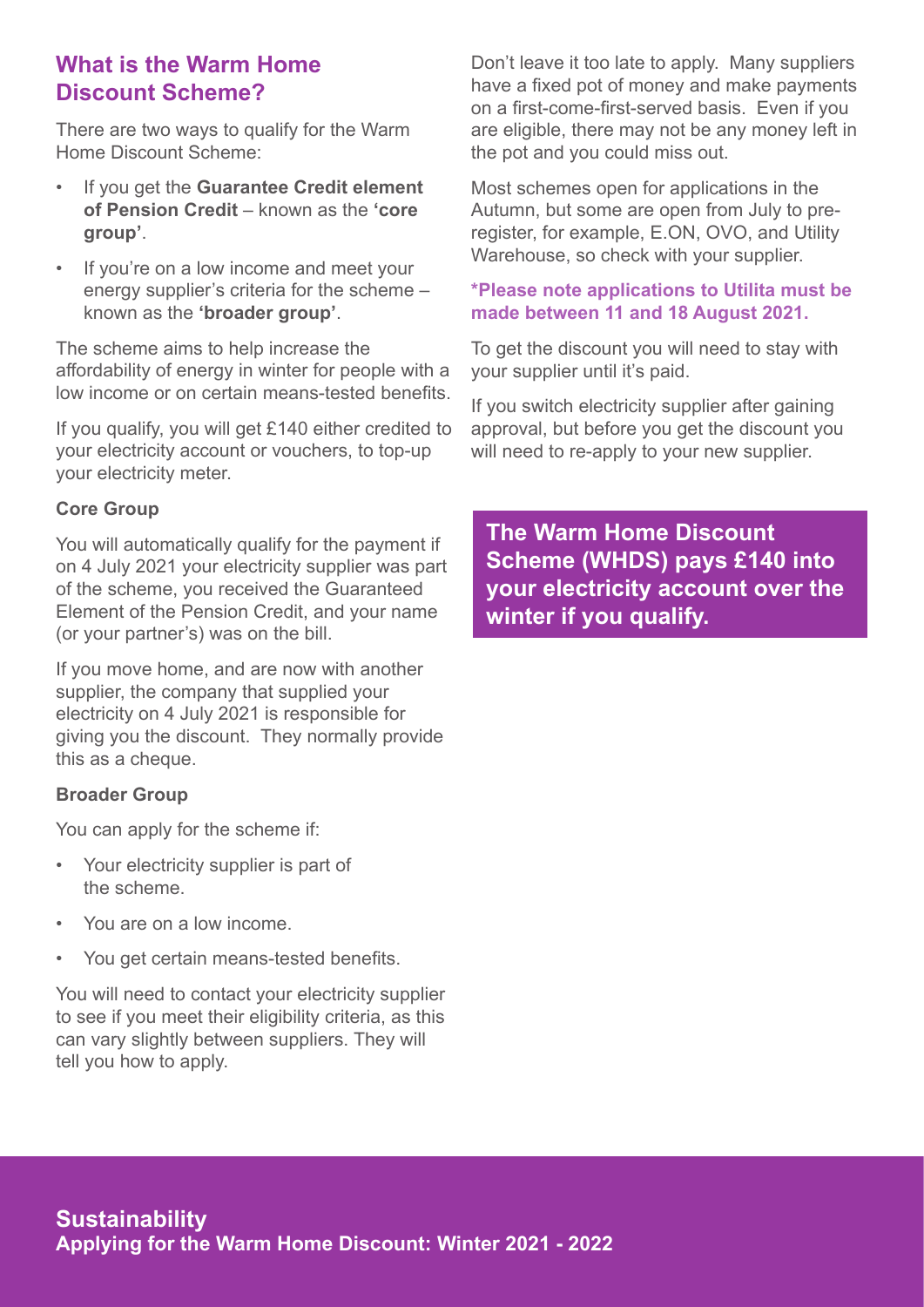#### **Not all suppliers are in the scheme !**

If you received the WHDS payment last winter, Not all suppliers are in the scheme

If you received the WHDS payment last winter, or think you may be eligible for this winter and you are thinking of switching, check if your potential energy supplier is in the scheme.

If you get your gas and electricity from different suppliers, your electricity supplier will need to be in the scheme in order for you to qualify.

# **Suppliers in the WHDS**

For people eligible through the core group and broader group

- Affect Energy see Octopus Energy
- Atlantic see SSE
- **Avro Energy**
- Boost
- British Gas
- **Bulb Energy**
- Co-op Energy see Octopus Energy
- E (Gas and Electricity)
- **EDF Energy**
- E.ON
- **Green Network Energy**
- Green Star Energy see Shell Energy
- iSupply Energy see EDF Energy
- London Power see Octopus Energy
- Lumo see OVO
- M&S Energy see Octopus Energy
- npower
- npower Select see E.ON Next
- **Octopus Energy**
- OVO
- Powershop
- **Pure Planet**
- Quest Energy see Octopus Energy
- Roar Power see Octopus Energy
- Sainsbury's Energy
- Scottish Hydro see SSE
- Scottish Power
- **Shell Energy**
- So Energy
- Southern Electric see SSE
- **Spark**
- **SSE**
- Swalec see SSE
- Symbio Energy
- Tonik Energy see Scottish Power
- Utilita\*
- Utility Warehouse

#### **Core group only**

- **Bristol Energy**
- **Ecotricity**
- Green Energy UK
- **Utility Point**